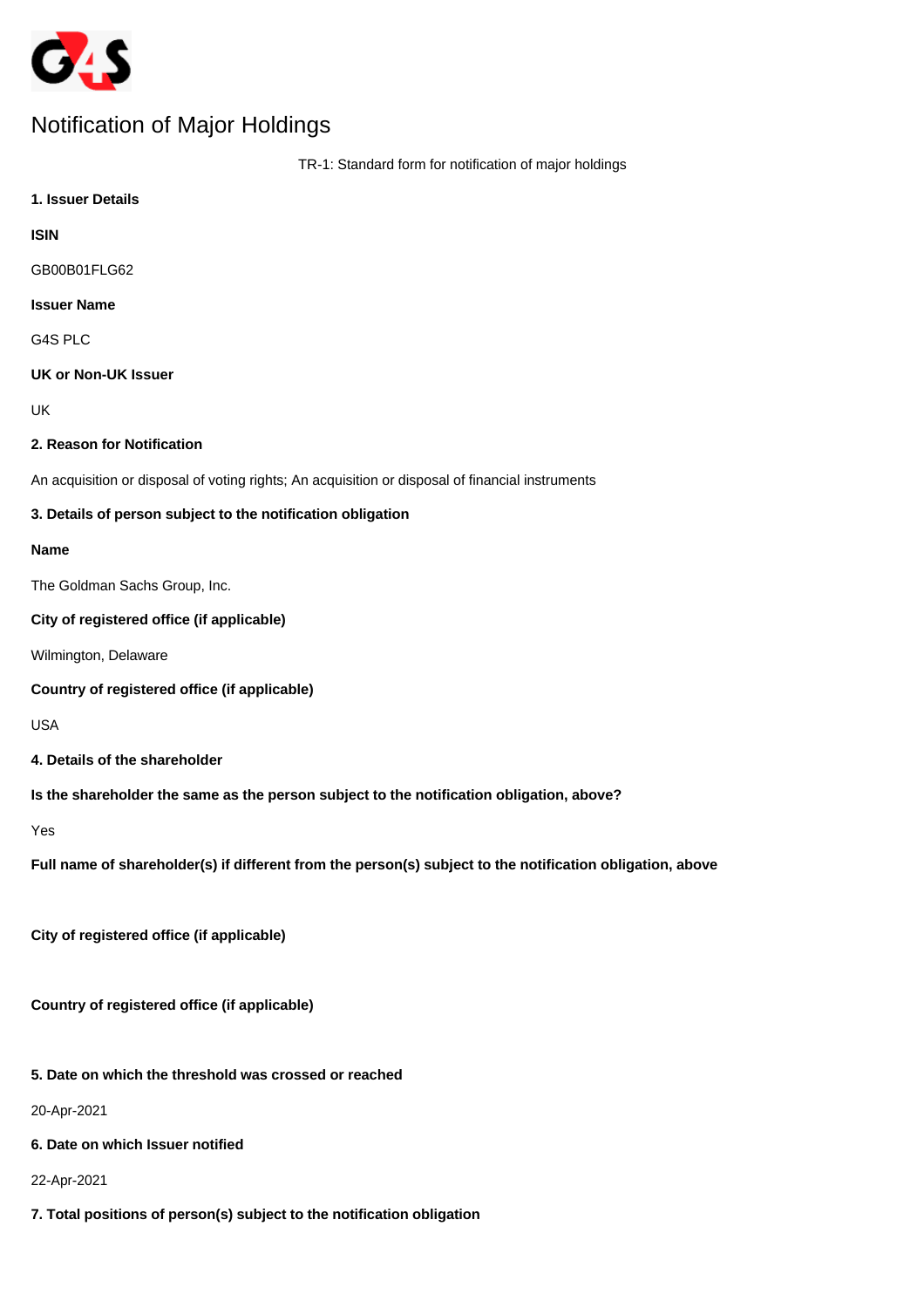|                                                                                 | $\%$ of voting rights<br>attached to shares<br>(total of 8.A) | % of voting rights through<br>financial instruments (total of<br>$ 8.B 1 + 8.B 2 $ | $\sqrt{ }$ Total of both in<br>$\%$ (8.A + 8.B) | Total number of<br>voting rights held<br>in issuer |
|---------------------------------------------------------------------------------|---------------------------------------------------------------|------------------------------------------------------------------------------------|-------------------------------------------------|----------------------------------------------------|
| Resulting situation on the date<br>on which threshold was<br>crossed or reached | 0.022966                                                      | 0.000166                                                                           | 0.023132                                        | 361480                                             |
| Position of previous<br>notification (if applicable)                            | 7.434066                                                      | 0.103663                                                                           | 7.537729                                        |                                                    |

# **8. Notified details of the resulting situation on the date on which the threshold was crossed or reached**

# **8A. Voting rights attached to shares**

| Class/Type of shares ISIN Number of direct<br>code(if possible) |        | Number of indirect<br>voting rights (DTR5.1) voting rights (DTR5.2.1) rights (DTR5.1) | $\%$ of direct voting | $\%$ of indirect voting<br>rights(DTR5.2.1) |
|-----------------------------------------------------------------|--------|---------------------------------------------------------------------------------------|-----------------------|---------------------------------------------|
| GB00B01FLG62                                                    |        | 358887                                                                                |                       | 0.022966                                    |
| Sub Total 8.A                                                   | 358887 |                                                                                       | 0.022966%             |                                             |

# **8B1. Financial Instruments according to (DTR5.3.1R.(1) (a))**

| Type of financial Expiration<br>linstrument | ldate | <b>Exercise/conversion</b><br>period | Number of voting rights that may be acquired if $\%$ of voting<br>the instrument is exercised/converted | rights    |
|---------------------------------------------|-------|--------------------------------------|---------------------------------------------------------------------------------------------------------|-----------|
| Securities Lending  Open                    |       |                                      | 2443                                                                                                    | 10.000156 |
| Sub Total 8.B1                              |       |                                      | 2443                                                                                                    | 0.000156% |

# **8B2. Financial Instruments with similar economic effect according to (DTR5.3.1R.(1) (b))**

| <b>Type of financial</b><br>linstrument | <b>Expiration</b><br>ldate | <b>Exercise/conversion</b><br><b>lperiod</b> | <b>Physical or cash</b><br><b>Isettlement</b> | Number of voting $\%$ of voting<br><b>rights</b> | <b>rights</b> |
|-----------------------------------------|----------------------------|----------------------------------------------|-----------------------------------------------|--------------------------------------------------|---------------|
| Swap                                    | l18-Mav-2021               |                                              | Cash                                          | l150                                             | 0.000010      |
| Sub Total 8.B2                          |                            |                                              |                                               | 150                                              | $ 0.000010\%$ |

#### **9. Information in relation to the person subject to the notification obligation**

2. Full chain of controlled undertakings through which the voting rights and/or the financial instruments are effectively held starting with the ultimate controlling natural person or legal entities (please add additional rows as necessary)

| Ultimate<br>controlling<br>person             | Name of controlled<br>undertaking                 | $\%$ of voting rights if it<br>equals or is higher<br>than the notifiable<br>lthreshold | % of voting rights through<br>financial instruments if it equals equals or is higher<br>or is higher than the notifiable<br>threshold | Total of both if it<br>than the notifiable<br>threshold |
|-----------------------------------------------|---------------------------------------------------|-----------------------------------------------------------------------------------------|---------------------------------------------------------------------------------------------------------------------------------------|---------------------------------------------------------|
| The Goldman<br>Sachs Group,<br>Inc. (Chain 1) |                                                   |                                                                                         |                                                                                                                                       | 0.000000                                                |
|                                               | Goldman Sachs<br>(UK) L.L.C.                      |                                                                                         |                                                                                                                                       | 0.000000                                                |
|                                               | <b>Goldman Sachs</b><br>Group UK Limited          |                                                                                         |                                                                                                                                       | 0.000000                                                |
|                                               | <b>Goldman Sachs</b><br>International             |                                                                                         |                                                                                                                                       | 0.000000                                                |
| The Goldman<br>Sachs Group,<br>Inc. (Chain 2) |                                                   |                                                                                         |                                                                                                                                       | 0.000000                                                |
|                                               | Goldman Sachs &<br>Co. LLC                        |                                                                                         |                                                                                                                                       | 0.000000                                                |
| The Goldman<br>Sachs Group,<br>Inc. (Chain 3) |                                                   |                                                                                         |                                                                                                                                       | 0.000000                                                |
|                                               | <b>GSAM Holdings</b><br><b>LLC</b>                |                                                                                         |                                                                                                                                       | 0.000000                                                |
|                                               | <b>Goldman Sachs</b><br>Asset Management,<br>L.P. |                                                                                         |                                                                                                                                       | 0.000000                                                |
| The Goldman<br>Sachs Group,<br>Inc. (Chain 4) |                                                   |                                                                                         |                                                                                                                                       | 0.000000                                                |
|                                               | <b>IMD Holdings LLC</b>                           |                                                                                         |                                                                                                                                       | 0.000000                                                |